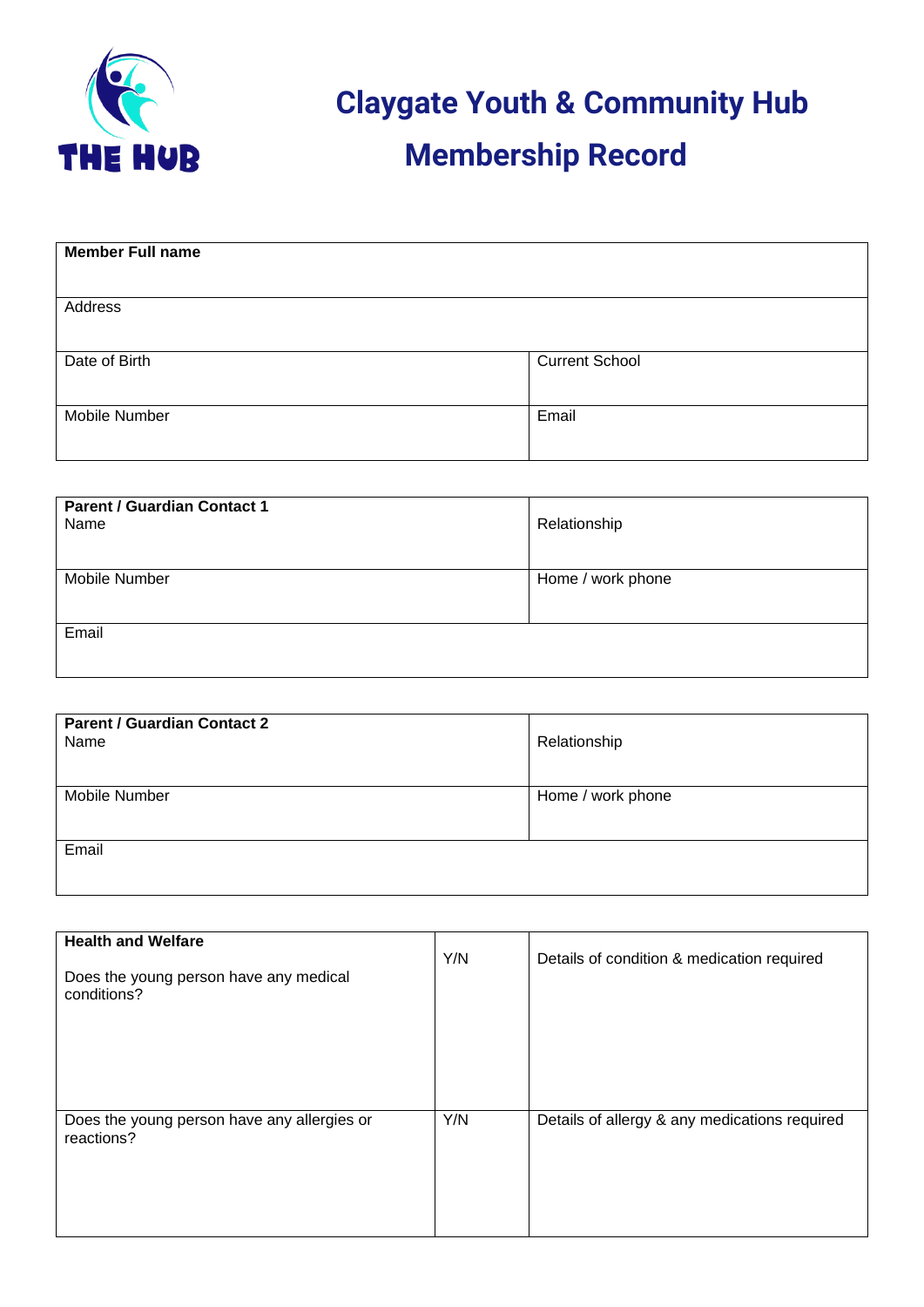| Does the young person have any mental health<br>issues, or anxieties of which we should be aware?                                                                                                                                                                                                                                                                                                                                                                                     | Y/N               | <b>Details</b>         |     |
|---------------------------------------------------------------------------------------------------------------------------------------------------------------------------------------------------------------------------------------------------------------------------------------------------------------------------------------------------------------------------------------------------------------------------------------------------------------------------------------|-------------------|------------------------|-----|
| Does the young person have any special needs?                                                                                                                                                                                                                                                                                                                                                                                                                                         | Y/N               | <b>Details</b>         |     |
| Can the young person swim 50m unaided?                                                                                                                                                                                                                                                                                                                                                                                                                                                | Y/N               |                        |     |
|                                                                                                                                                                                                                                                                                                                                                                                                                                                                                       |                   |                        |     |
| Name of family GP or doctor's surgery                                                                                                                                                                                                                                                                                                                                                                                                                                                 | GP Name & Surgery |                        |     |
|                                                                                                                                                                                                                                                                                                                                                                                                                                                                                       | <b>GP Phone</b>   |                        |     |
| Does the young person or family have a social<br>worker?                                                                                                                                                                                                                                                                                                                                                                                                                              | Y/N               | Name of social worker: |     |
| If at any time the youth leaders are concerned about a child's wellbeing or safety, The Hub's leader or safeguarding<br>officer will endeavour to discuss this with parents at the earliest opportunity.                                                                                                                                                                                                                                                                              |                   |                        |     |
| I understand that if it is deemed necessary and in the best interest of my child's wellbeing and safety, information                                                                                                                                                                                                                                                                                                                                                                  |                   |                        |     |
| about my child may be discussed with relevant partner organisations involved in my child's care.<br>I give permission for basic emergency first aid to be administered to my child by a Hub volunteer if required.                                                                                                                                                                                                                                                                    |                   |                        |     |
| If my child becomes ill or has an accident that requires emergency treatment, I authorise all medical and<br>surgical treatment, X-ray, laboratory, anaesthesia and other medical and/or hospital procedures as may be<br>performed or prescribed by the attending physician and/or paramedics for my child and waive my right to informed<br>consent of treatment. This waiver applies only in the event that neither parent/guardian can be reached in the case<br>of an emergency. |                   |                        |     |
| Signed:                                                                                                                                                                                                                                                                                                                                                                                                                                                                               | Date:             |                        |     |
|                                                                                                                                                                                                                                                                                                                                                                                                                                                                                       |                   |                        |     |
| <b>Other Consents / Permissions</b>                                                                                                                                                                                                                                                                                                                                                                                                                                                   |                   |                        |     |
| Please indicate whether you give your consent for the following activities which may take place during the time your<br>child is at The Hub.                                                                                                                                                                                                                                                                                                                                          |                   |                        |     |
| Permission for my child to leave The Hub without an adult, during or at the end of a<br>session.                                                                                                                                                                                                                                                                                                                                                                                      |                   |                        | Y/N |
| Permission for my child to go on organised activities in the Claygate area. N.B. No transport<br>Y/N<br>would be required for these local activities, e.g. to the recreation ground.                                                                                                                                                                                                                                                                                                  |                   |                        |     |
| The Hub regularly takes photos and videos of activities our young people take part in.<br>Before taking images of children under the age of 16, we need parent/guardian permission.<br>May we use images of your child (without naming them) for publicity purposes in our<br>newsletters, posters, on social media or on our website?                                                                                                                                                |                   |                        | Y/N |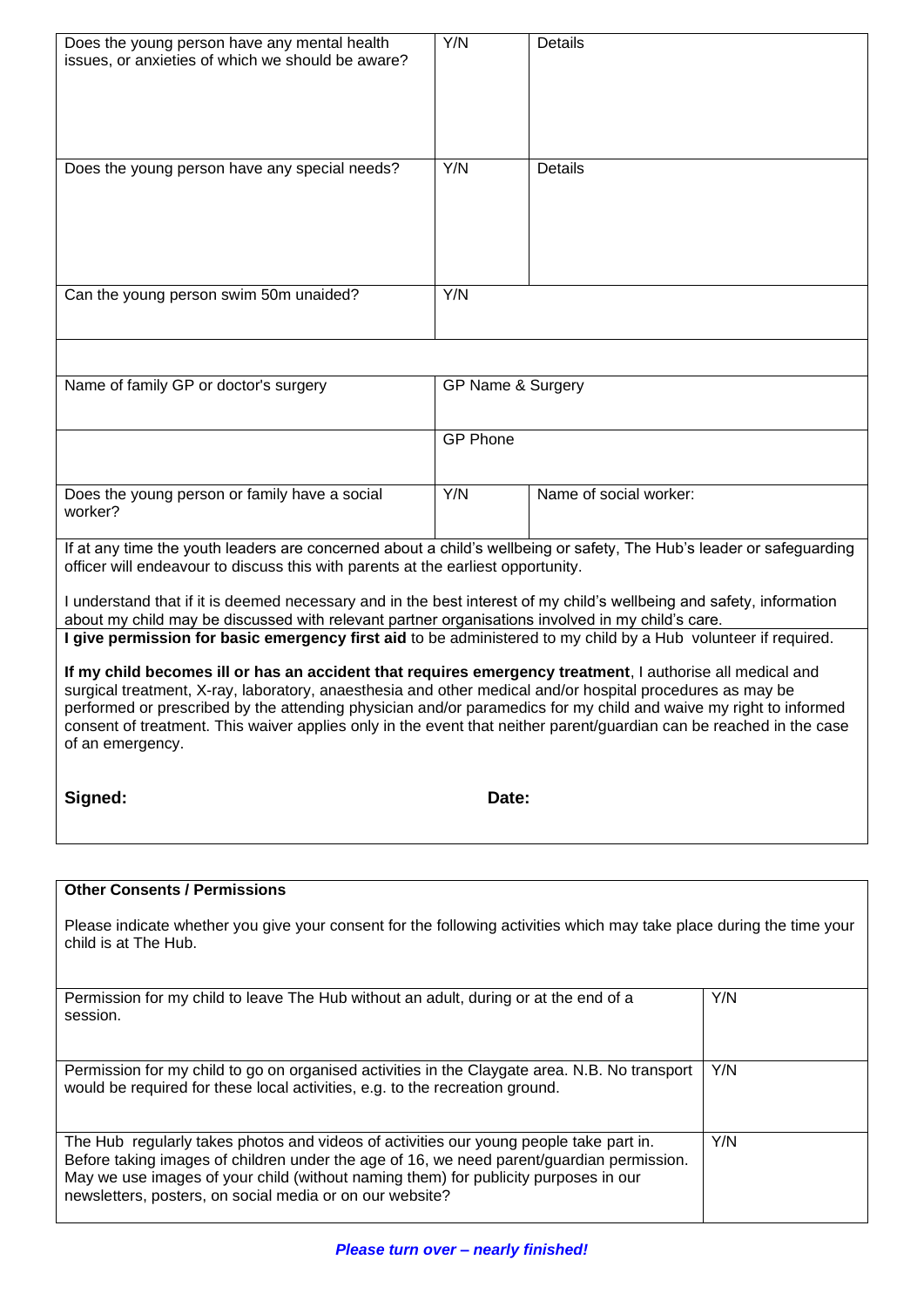## **Online / Social Media Consents**

*For social media and online safeguarding procedures & limitations, please see our policy on our website*  [www.claygate](http://www.claygateyouthclub.co.uk/)*hub.org.uk*

| Permission for social media interaction between The Hub and<br>young person e.g. Contact via The Hub Instagram, Facebook, | Y/N |
|---------------------------------------------------------------------------------------------------------------------------|-----|
| Twitter accounts, or Whatsapp group.                                                                                      |     |
| Permission to engage in virtual Hub youth activities via digital                                                          | Y/N |
| meeting platforms such as Zoom etc.                                                                                       |     |

*We would like to keep parents / guardians as involved as possible in The Hub, its activities and its future.*

| I agree to being emailed by Claygate Youth & Community Hub about news, events and | Y/N |
|-----------------------------------------------------------------------------------|-----|
| activities.                                                                       |     |

**Behaviour / Code of Conduct**

| The Hub should be a safe, happy place for all its members and volunteers. We therefore ask all members to agree<br>to a code of conduct – available at The Hub and on our website. Please read this through and ensure that your child<br>understands what is acceptable. |       |
|---------------------------------------------------------------------------------------------------------------------------------------------------------------------------------------------------------------------------------------------------------------------------|-------|
| We support The Hub"s rules for acceptable behaviour in person,<br>and in online / social media communication.                                                                                                                                                             | Y/N   |
| Please help us to keep this information up to date. Email us if the information changes, or you have any questions.                                                                                                                                                       |       |
| <b>Signed by Young Person:</b>                                                                                                                                                                                                                                            | Date: |

**Signed by Parent / Guardian: Date: Date: Date: Date: Date: Date: Date: Date: Date: Date: Date: Date: Date: Date: Date: Date: Date: Date: Date: Date: Date: Date: Date: Date:** 

*Membership forms must be completed in order to attend.* 

*Please return forms to us at The Hub or email to us at hello@claygatehub.org.uk*